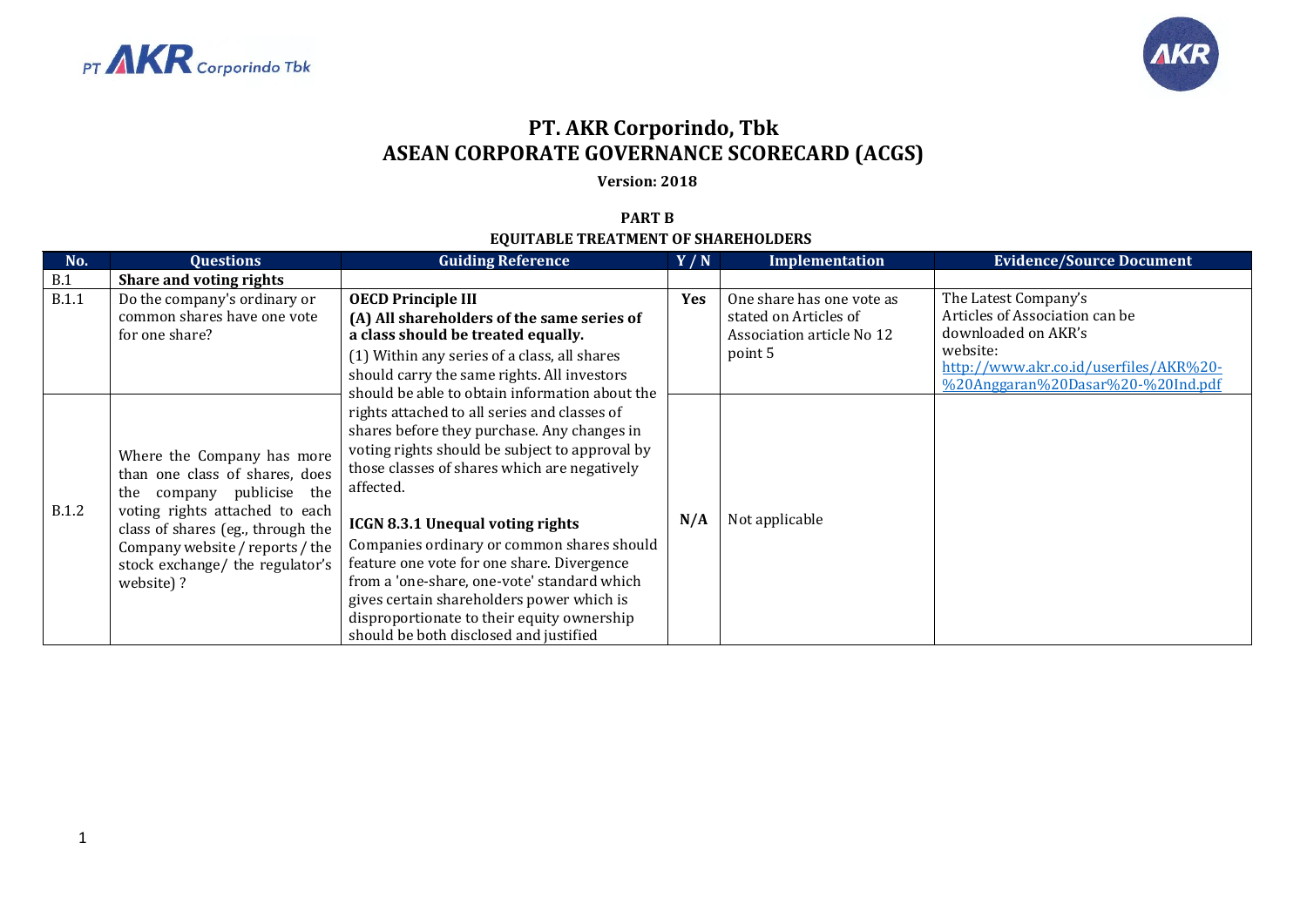



| No.          | <b>Questions</b>                                                                                                                                                  | <b>Guiding Reference</b>                                                                                                                                                                                                                                                                                                                                                                                                                                                                                        | Y/N        | <b>Implementation</b>                                                                                                                  | <b>Evidence/Source Document</b>                                                                                                                               |
|--------------|-------------------------------------------------------------------------------------------------------------------------------------------------------------------|-----------------------------------------------------------------------------------------------------------------------------------------------------------------------------------------------------------------------------------------------------------------------------------------------------------------------------------------------------------------------------------------------------------------------------------------------------------------------------------------------------------------|------------|----------------------------------------------------------------------------------------------------------------------------------------|---------------------------------------------------------------------------------------------------------------------------------------------------------------|
| B.2          | <b>Notice of AGM</b>                                                                                                                                              |                                                                                                                                                                                                                                                                                                                                                                                                                                                                                                                 |            |                                                                                                                                        |                                                                                                                                                               |
| B.2.1        | Does each resolution in the<br>most recent AGM deal with<br>only one item, i.e. there is<br>no bundling of several<br>the<br>into<br>items<br>same<br>resolution? | <b>OECD Principle II</b><br>(C) Shareholders should have the opportunity to<br>participate effectively and vote in general<br>shareholder meetings and should be informed of the<br>rules, including voting procedures, that govern<br>shareholder meetings:<br>(1) Shareholders should be furnished with sufficient<br>and timely information concerning the date,<br>location and agenda of general meetings, as well as<br>full and timely information regarding the issues to<br>be decided at the meeting. | Yes        | Each resolution deal with one<br>item                                                                                                  | Resolution result of the AGM<br>for the fiscal year 2017 published in<br>newspaper (Bisnis Indonesia), IDX<br>website and also AKR website on<br>May 7, 2018. |
| <b>B.2.2</b> | Are the company's Notice<br>of the most recent AGM /<br>circular fully translated<br>and published on the same<br>date as the local-language<br>version           | (3) Effective shareholder participation in key<br>corporate governance decisions, such as the and<br>election of board members, should be facilitated                                                                                                                                                                                                                                                                                                                                                           | <b>Yes</b> | Notice of AGM/circular<br>provided in dual language,<br>(local and English) and<br>published on same date and<br>uploaded into website | Notice of AGM for Fiscal Year 2017<br>published in newspaper (Bisnis<br>Indonesia), IDX website and also AKR<br>website on April 11, 2018.                    |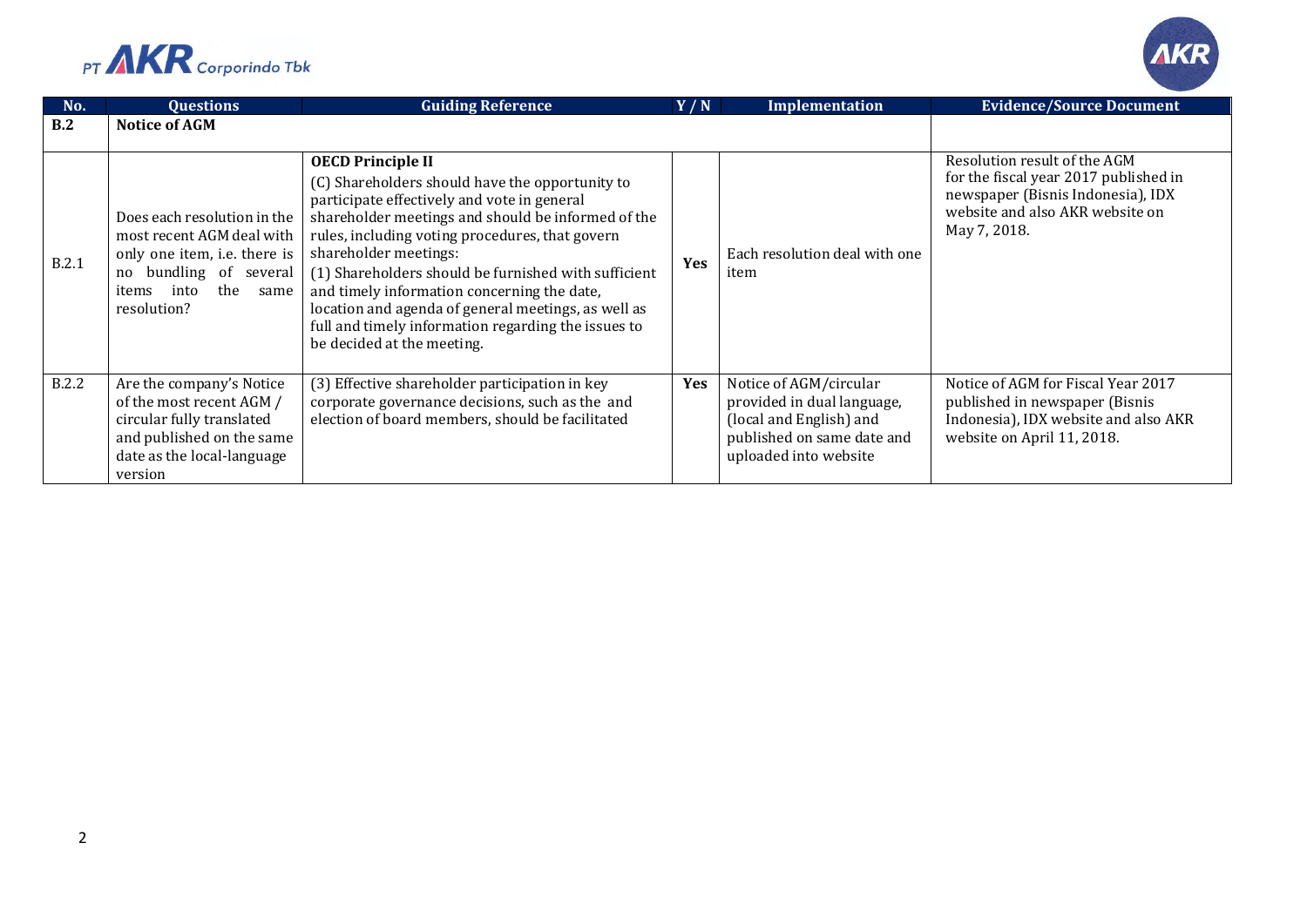



| No.          | <b>Questions</b>                                                                                                                                                                                                                          | <b>Guiding Reference</b>                                                                                                                                                                                                                                                                                                                                                                                                                                                                                                                                                                                                                                                                                                           | Y/N        | <b>Implementation</b>                                                                                                                       | <b>Evidence/Source Document</b>                                                                                                                                                           |
|--------------|-------------------------------------------------------------------------------------------------------------------------------------------------------------------------------------------------------------------------------------------|------------------------------------------------------------------------------------------------------------------------------------------------------------------------------------------------------------------------------------------------------------------------------------------------------------------------------------------------------------------------------------------------------------------------------------------------------------------------------------------------------------------------------------------------------------------------------------------------------------------------------------------------------------------------------------------------------------------------------------|------------|---------------------------------------------------------------------------------------------------------------------------------------------|-------------------------------------------------------------------------------------------------------------------------------------------------------------------------------------------|
|              | Does the Notice of AGM /<br>circular have the<br>following details :                                                                                                                                                                      |                                                                                                                                                                                                                                                                                                                                                                                                                                                                                                                                                                                                                                                                                                                                    |            |                                                                                                                                             |                                                                                                                                                                                           |
| <b>B.2.3</b> | Are the profiles of<br>directors/commissioners<br>(at least age, academic<br>qualification, date of first<br>appointment, experience,<br>and directorships in other<br>listed companies) in<br>seeking election /<br>reelection included? | <b>OECD Principle III</b><br>(A) All shareholders of the same series of a class<br>should be treat equally.<br>(4) Impediments to cross border voting should be<br>eliminated.<br>ICGN 8.3.2 Shareholder participation<br>in governance<br>Shareholders should have the right to participate in<br>key corporate governance decisions, such as the<br>right to nominate, appoint and remove directors in<br>an individual basis and also the right to appoint<br>external auditor.<br><b>ICGN 8.4.1 Shareholder ownership rights</b><br>The exercise of ownership rights by all shareholders<br>should be facilitated, including giving shareholders<br>timely and adequate Notice of all matters proposed<br>for shareholder vote | <b>Yes</b> | Profile<br>of<br>Director<br>Commissioners provided in<br>explanatory statement to the<br>notice of AGM and published<br>in company website |                                                                                                                                                                                           |
| <b>B.2.4</b> | Are the auditors seeking<br>appointment/re-<br>appointment clearly<br>identified?                                                                                                                                                         |                                                                                                                                                                                                                                                                                                                                                                                                                                                                                                                                                                                                                                                                                                                                    | Yes        | Details of Auditors is stated<br>in Agenda of AGM and<br>furthers<br>explained<br>in<br><b>Explanatory Statement to the</b><br>Agenda       | Summary of minutes of the AGM<br>published in newspaper (Bisnis<br>Indonesia), IDX website and also AKR<br>website on May 7, 2018.                                                        |
| <b>B.2.5</b> | Has an explanation of the<br>dividend<br>policy<br>been<br>provided?                                                                                                                                                                      |                                                                                                                                                                                                                                                                                                                                                                                                                                                                                                                                                                                                                                                                                                                                    | Yes        | Dividend policy stated in<br>annual report and company<br>filing                                                                            | Summary of minutes of the AGM<br>published in newspaper (Bisnis<br>Indonesia), IDX website and also AKR<br>website on May 7, 2018.<br>It was also stated in Annual Report 2017<br>page 57 |
| <b>B.2.6</b> | Is the amount payable for<br>final dividends disclosed?                                                                                                                                                                                   |                                                                                                                                                                                                                                                                                                                                                                                                                                                                                                                                                                                                                                                                                                                                    | Yes        | dividend<br>approval<br>Final<br>disclosed in the AGM result<br>and published                                                               | Summary of minutes of the AGM<br>published in newspaper (Bisnis<br>Indonesia), IDX website and also AKR<br>website on May 7, 2018;                                                        |
| <b>B.2.7</b> | Documents requires to be<br>proxy / Were the proxy<br>documents made easily<br>available                                                                                                                                                  |                                                                                                                                                                                                                                                                                                                                                                                                                                                                                                                                                                                                                                                                                                                                    | Yes        | Proxy documents<br>readily<br>available<br>share<br>from<br>registrar and provided in<br>company website                                    | Proxy Document of AGM available on<br>AKR's website:<br>http://www.akr.co.id/upload/gcg/subme<br>nu/submenu/Power%20of%20Attorney                                                         |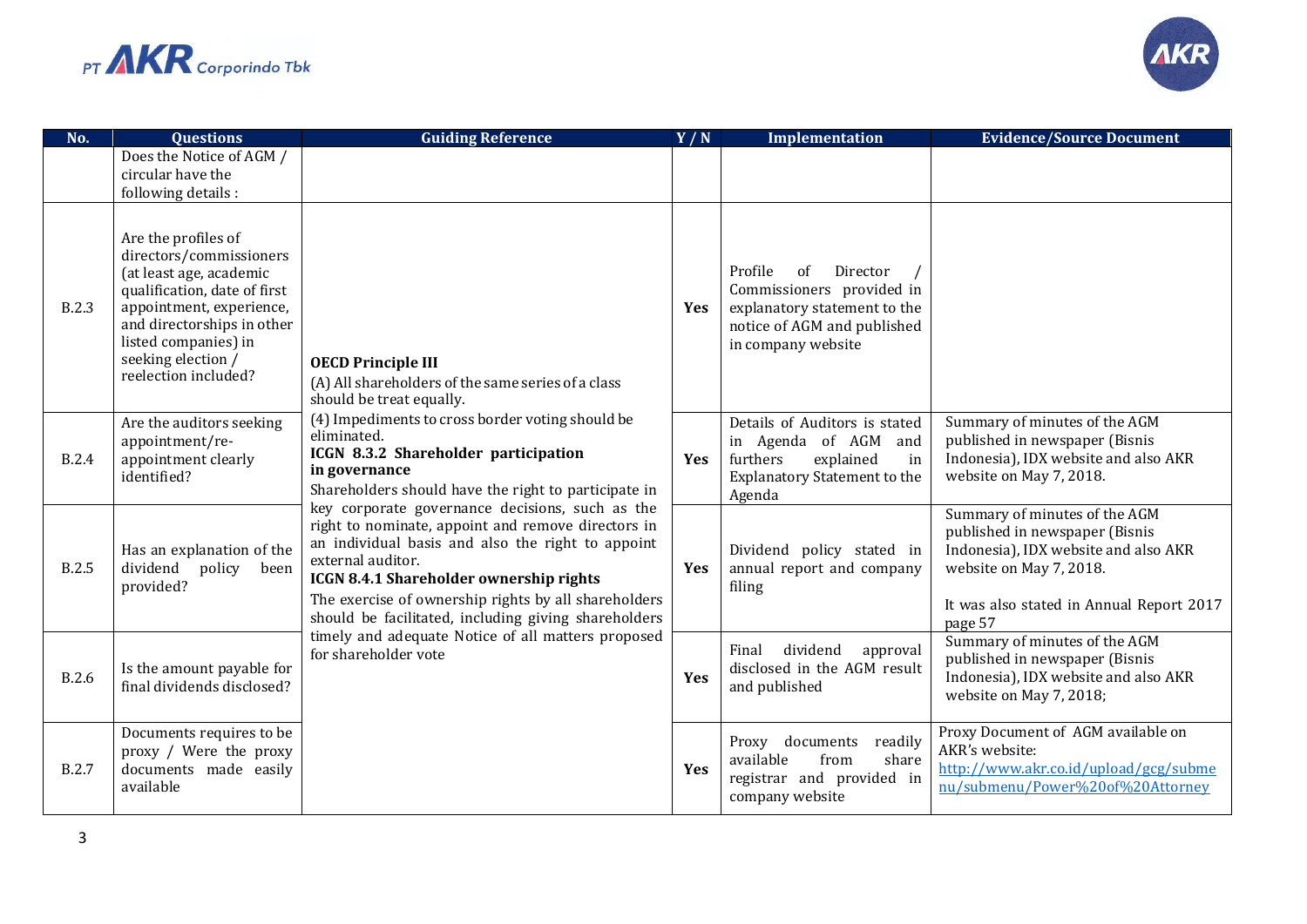



|              |                                                                                                                                                                                             |                                                                                                                                                                                                                                                                                                                                                                                                                   |            |                                                                                                                                                                           | %20AGM%20AKR%203%20May%20201<br>8.pdf                                                                                                                                                                                                                                                                                                                    |
|--------------|---------------------------------------------------------------------------------------------------------------------------------------------------------------------------------------------|-------------------------------------------------------------------------------------------------------------------------------------------------------------------------------------------------------------------------------------------------------------------------------------------------------------------------------------------------------------------------------------------------------------------|------------|---------------------------------------------------------------------------------------------------------------------------------------------------------------------------|----------------------------------------------------------------------------------------------------------------------------------------------------------------------------------------------------------------------------------------------------------------------------------------------------------------------------------------------------------|
| No.          | <b>Questions</b>                                                                                                                                                                            | <b>Guiding Reference</b>                                                                                                                                                                                                                                                                                                                                                                                          | Y/N        | Implementation                                                                                                                                                            | <b>Evidence/Source Document</b>                                                                                                                                                                                                                                                                                                                          |
| <b>B.3.</b>  |                                                                                                                                                                                             | Insider trading and abusive self-dealing should be prohibited                                                                                                                                                                                                                                                                                                                                                     |            |                                                                                                                                                                           |                                                                                                                                                                                                                                                                                                                                                          |
| <b>B.3.1</b> | Does the company have<br>policies and/or rules<br>prohibiting<br>directors/commissioners<br>and employees to benefit<br>from Knowledge which is<br>not generally available to<br>the market | <b>OECD Principle III</b><br>(B) Insider trading and abusive dealing should be<br>Prohibited<br><b>ICGN 3.5 Employee share dealing</b><br>Companies should have clear rules regarding any<br>trading by directors and employees in the company's<br>own securities. Among other issues, these must seek<br>to ensure individuals do Not benefit from knowledge<br>which is not generally available to the market. | <b>Yes</b> | Company had socialized<br>policies regarding share<br>transaction by Directors and<br>Commissioner and reports<br>transations to OJK/ Stock<br>exchange within stipulated | The company put integrity as the first<br>working culture. Code of Conduct is<br>available on website:<br>http://www.akr.co.id/userfiles/AKR%20-<br>%20Kode%20Etik%202015.pdf<br>it is also emphasized in Guideline of BOD<br>& BOC (values):<br>http://www.akr.co.id/userfiles/AKR%20-<br>%20Pedoman%20Kerja%20Direksi%20d<br>an%20Komisaris%202015.pdf |
| <b>B.32</b>  | Are the directors /<br>commissioners required<br>to report their dealing in<br>company shares with in<br>3 business days?                                                                   | <b>ICGN 8.5 Shareholder rights of action</b><br>Minority shareholders should be afforded<br>protection and remedies against abusive or<br>oppressive conduct.                                                                                                                                                                                                                                                     |            | period                                                                                                                                                                    | it is implied in Guideline of BOD & BOC<br>related to reporting and responsibilities of<br>Directors No 14 and Commisioners No 13                                                                                                                                                                                                                        |

| B.4          | Related Party transaction by Directors and key executives                                                                          |                           |            |                                                                |                                                                               |  |
|--------------|------------------------------------------------------------------------------------------------------------------------------------|---------------------------|------------|----------------------------------------------------------------|-------------------------------------------------------------------------------|--|
|              |                                                                                                                                    |                           |            |                                                                |                                                                               |  |
| <b>B.4.1</b> | Are Directors and<br>commissioners required<br>to disclose their interest<br>in transaction and any<br>other conflicts of interest | <b>OECD Principle III</b> | <b>Yes</b> | Transaction which has<br>conflict of interest are<br>disclosed | Affiliations among directors is disclosed in<br>Annual Report 2017 pg 237-238 |  |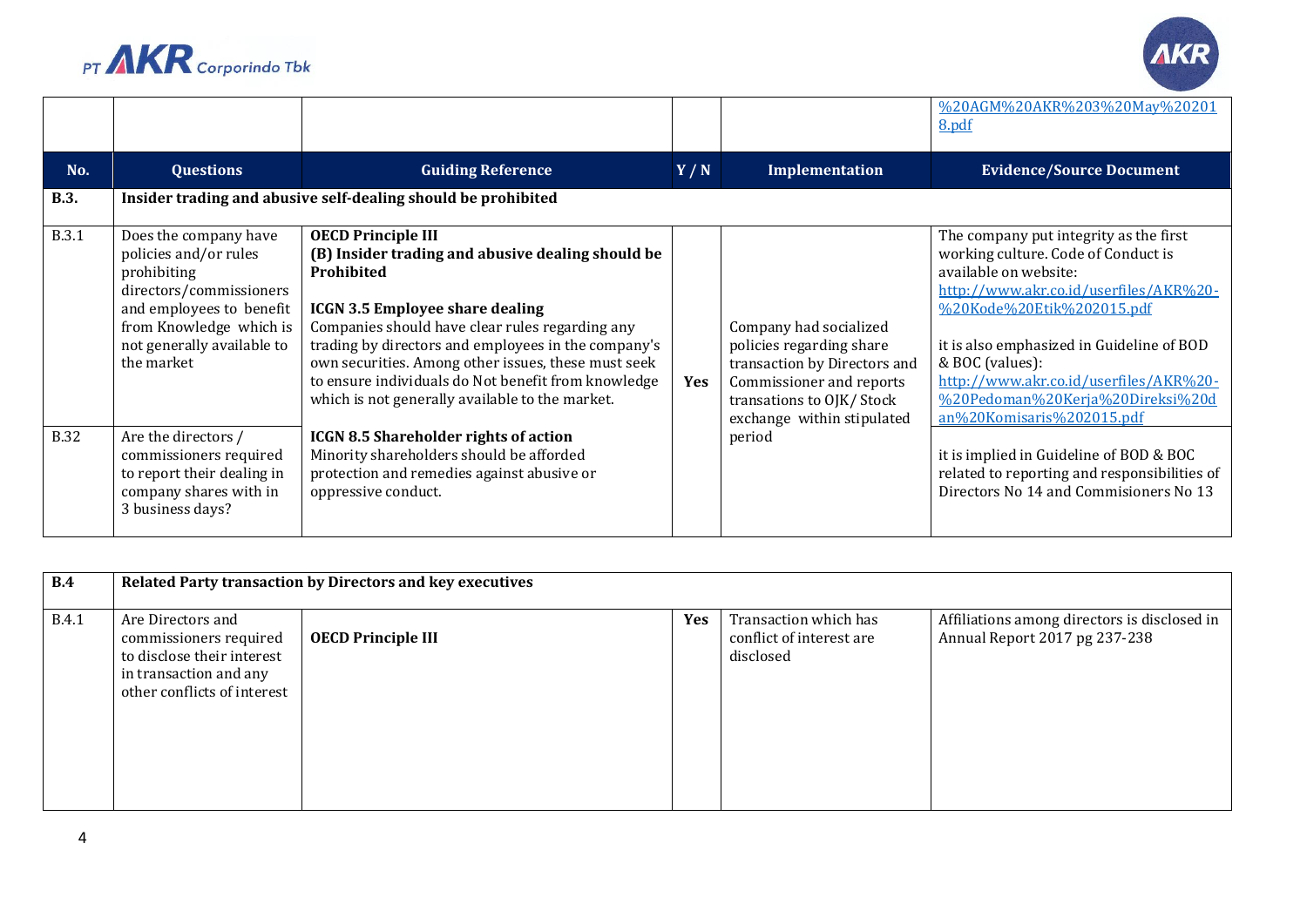



┯

 $\blacksquare$ 

─┌

| No.          | <b>Ouestions</b>                                                                                                                                                                                                                                   | <b>Guiding Reference</b>                                                                                                                                                                                                                                                                                                                                                                                                                                                                                                                                                  | Y/N | Implementation                                                                                 | <b>Evidence/Source Document</b>                                                                                                                                                                     |
|--------------|----------------------------------------------------------------------------------------------------------------------------------------------------------------------------------------------------------------------------------------------------|---------------------------------------------------------------------------------------------------------------------------------------------------------------------------------------------------------------------------------------------------------------------------------------------------------------------------------------------------------------------------------------------------------------------------------------------------------------------------------------------------------------------------------------------------------------------------|-----|------------------------------------------------------------------------------------------------|-----------------------------------------------------------------------------------------------------------------------------------------------------------------------------------------------------|
| <b>B.4.2</b> | Does the company have a<br>policy requiring a<br>committee of<br>independent<br>directors/commissioners<br>to review<br>material/significant RPTs<br>to determine whether<br>they are in the best<br>interests of the company<br>and shareholders? | (C) Members of the board and key executives should<br>be required to disclose to the board whether they,<br>directly, indirectly or on behalf of third parties, have<br>a material interest in any transaction or matter<br>directly affecting the corporation                                                                                                                                                                                                                                                                                                            | Yes | Material<br>Transaction/related party<br>transaction reviewed and<br>approved by BOC           | Annual Report 2017 page 244<br>About Audit Committee Duties and<br>Responsibilities                                                                                                                 |
| <b>B.4.3</b> | Does the company have a<br>policy requiring board<br>members<br>(directors/commissioner<br>s) to abstain from<br>participating in the board<br>discussion on a particular<br>agenda when they are<br>conflicted?                                   | <b>ICGN 2.11.1 Related party transactions</b><br>Companies should have a process for reviewing and<br>monitoring any related party transaction. A<br>committee of independent directors should review<br>significant related party transactions to determine<br>whether they are in the best interests of the company<br>and if so to determine what terms are fair.                                                                                                                                                                                                      | Yes | As and when required will<br>be enforced                                                       | The Latest Company's<br>Articles of Association can be<br>downloaded on AKR's<br>website:<br>http://www.akr.co.id/userfiles/AKR%20-<br>%20Anggaran%20Dasar%20-%20Ind.pdf                            |
| <b>B.4.4</b> | Does the company have<br>policies on loans to<br>directors and<br>commissioners either<br>forbidding this practice<br>or ensuring that they are<br>being conducted at arm's<br>length basis and at<br>market rates?                                | <b>ICGN 2.11.2 Director conflicts of interest</b><br>Companies should have a process for identifying and<br>managing conflicts of interest directors may have. If<br>a director has an interest in a matter under<br>consideration by the board, then the director should<br>Not participate in those discussions and the board<br>should follow any further appropriate processes.<br>Individual directors should be conscious of<br>shareholder and public perceptions and seek to<br>avoid situations where there might be an appearance<br>of a conflict of interest. | Yes | Loans of Directors provided<br>strictly as per the OJK<br>regulation and properly<br>discussed | it is enforced in Guideline of BOD & BOC<br>(Duties, Responsibilities, and Authorities):<br>http://www.akr.co.id/userfiles/AKR%20-<br>%20Pedoman%20Kerja%20Direksi%20d<br>an%20Komisaris%202015.pdf |

┬